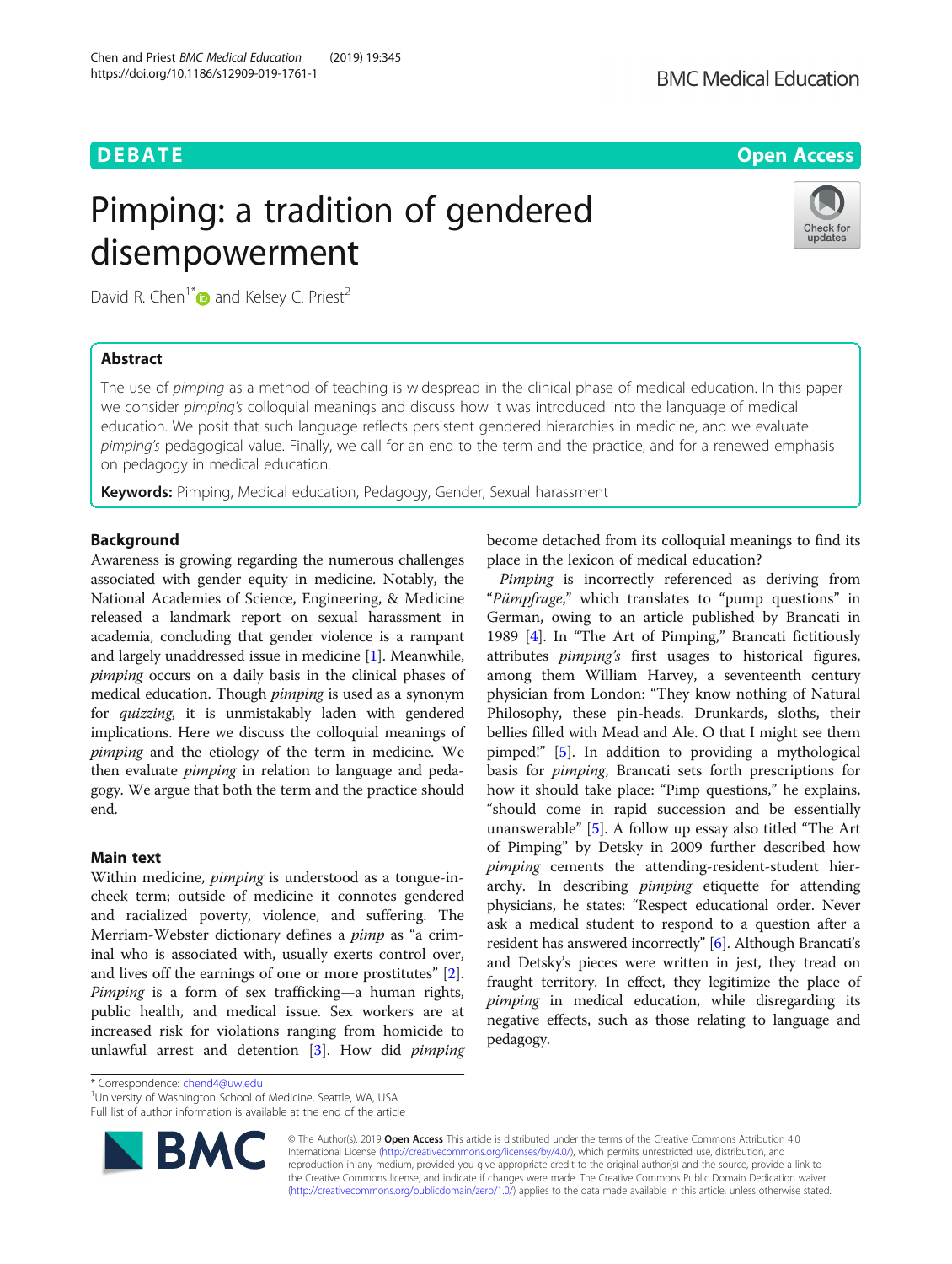#### Language

Language is "both a product and an engine of human culture" and "is one of the most common mechanisms by which gender is constructed and reinforced" [\[7\]](#page-2-0). Similarly, pimping should be understood as "a product and an engine of" patriarchy in medicine [[8](#page-2-0)]. At a practical level, the use of the word pimping in medicine cues a gendered hierarchy. The pimp (attending, fellow, or resident) is a supervisor who evaluates the student. The *pimped* (medical student) must appease the attending, a performance necessary for career advancement. The double entendre that pimping in medicine carries is not subtle. Pimping occurs within a historically male and rigidly hierarchical system, and much of one-on-one clinical teaching takes place in a private setting. Indeed, sexual harassment is more common in medicine than in science or engineering [\[1](#page-2-0)].

Given the gendered nature of pimping, it is surprising that various articles exploring pimping's relationship to medical student mistreatment do not acknowledge that women and those of non-binary gender identities may experience the practice differently from men [[9](#page-2-0)–[13](#page-2-0)]. The scotoma generated toward the gendered aspects of pimping is a sign of desensitization within the medical community: "I wonder if the authors, and the medical community at large, are aware of how startling and demeaning this practice sounds to those outside the medical profession," a retired teacher from Napa Valley muses [\[14](#page-2-0)].

#### Pedagogy

Pimping is often invoked as a form of the Socratic method. However, the relationship between the two methods is complicated—the only definitive commonality is the oral question and answer format [\[12](#page-2-0), [15](#page-2-0)]. Wear and colleagues drew a distinction between "good" and "malignant" *pimping* [[16](#page-2-0)]. Kost and Chen further identified that "malignant" pimping induces shame and humiliation [\[17\]](#page-2-0). Similarly, Stoddard and O'Dell asserted that the difference between the Socratic method and pimping "lies in the intent of the questioner" and the presence or absence of psychological safety [\[15](#page-2-0)]. Congruent with this picture, a qualitative study observed that "image management" was more important to students than the "optimization of their learning" when being *pimped* [\[18](#page-2-0)], and an estimated 43% of graduating medical students reported experiencing public embarrassment during their medical school training [[19](#page-2-0)].

Brancati's "essentially unanswerable" questions that "come in rapid succession" [\[5](#page-2-0)] are surely "malignant"; but is there still a difference between "good" *pimping* and the Socratic method? Applying a method of philosophical inquiry developed over 2400 years ago to modern medicine is no small task. Whereas Socrates was a philosopher concerned with "truth, justice, and virtue" whose "questioning … was intended to place an individual's beliefs under scrutiny that would ultimately lead to their refutation" [\[12](#page-2-0)], medical education is focused on the propagation of existing scientific knowledge and clinical competency. Whereas Socrates was "motivated by his recognition of his lack of knowledge of 'heaps of things' and his desire to rectify that ignorance by examining the knowledge claims of others" [[20\]](#page-2-0), an attending physician already has the knowledge they seek to share with the student. And whereas the intention of the questions posed by Socrates was to stimulate speculative dialogue, pimping questions in medicine serve to reinforce the training hierarchy and evaluate whether the student knows a given fact [[12\]](#page-2-0). Perhaps when we speak of the Socratic method we are referring to a concept that has evolved to apply to the current era. Perhaps we can declare that a benevolent, thoughtfully-crafted, open-ended question can dutifully be labeled "Socratic." While such a question may technically be considered "good" pimping, the Socratic method would circle back and implore us to ask: Why should such a label be desired?

The term *pimping* and the practice of *pimping* should end. Pimping should be replaced with "a practice of questioning that considers purpose, Socratic principles, and adult learning theories..." [[17\]](#page-2-0). Clinical education ought to be approached as a discipline in its own right, in which clinical faculty seek to achieve competency in pedagogical techniques. For example, the five-step "microskills" model is widely applicable [[21\]](#page-2-0), and thoughtful approaches to bedside teaching have been proposed [\[22](#page-2-0)]. At our institutions, the term directed questioning signifies a deep exploration of student knowledge with the purpose of locating gaps and boundaries, which we suggest as a replacement for *pimp*ing—both as concept and nomenclature.

There are challenges to this vision. A study conducted at Johns Hopkins University in the Department of Medicine found that 45% of attendings had a positive attitude toward pimping, whereas only 20% of attendings viewed pimping as effective in their own teaching practice [\[23](#page-2-0)]. Why do attendings resort to pimping as an educational method? As it has been put, "Teaching in medicine is not always financially rewarding, generally does not increase one's publication record, and increases a workload that is already draining for house staff and attending physicians" [[24](#page-2-0)]. We believe that the practice of pimping is widespread in part because it requires virtually no training or preparation, and can be rapidly performed. Asking already-overworked attending physicians and residents to acquire new pedagogical skills may seem unreasonable. Therefore, ending *pimp*ing will require a renewed dedication to pedagogy at all levels, including institutionally and nationally. We believe that teaching medical students can and should be regarded as a rewarding discipline, both personally and professionally. The honorific title, "doctor," does mean, after all, "to teach" [[25\]](#page-2-0).